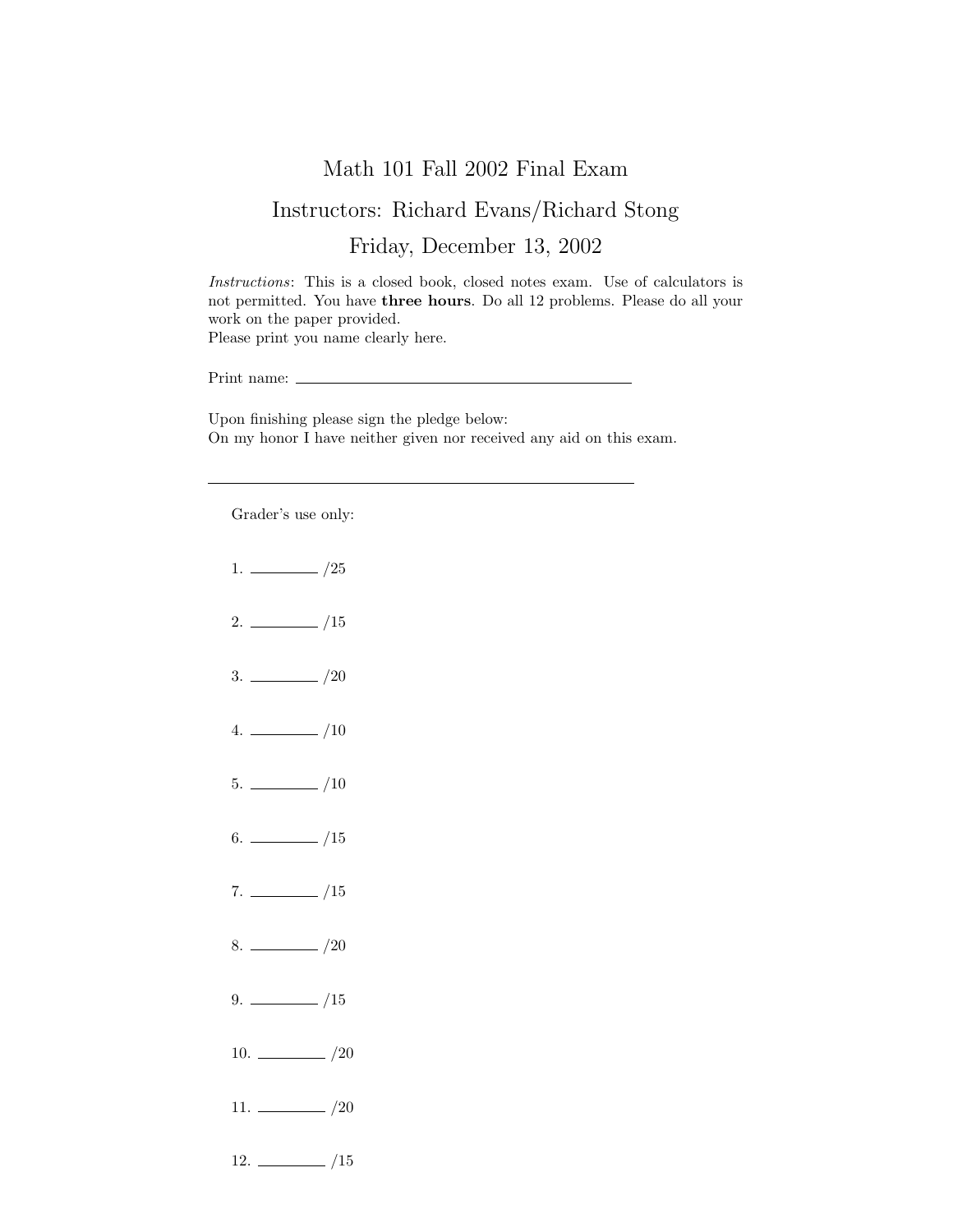1. [25 points] Evaluate the derivatives of the following functions (a)  $g(x) = \frac{\sin x}{1 + \tan x}$ 

(b) 
$$
h(t) = \sqrt{1 + e^{-2t}}
$$

(c) 
$$
F(x) = \arcsin(1 - x^2)
$$

(d) 
$$
G(t) = (1 + \sec(t^3 - 1))^2
$$

(e) 
$$
H(x) = \int_2^{x^2} \frac{1}{\ln t} dt
$$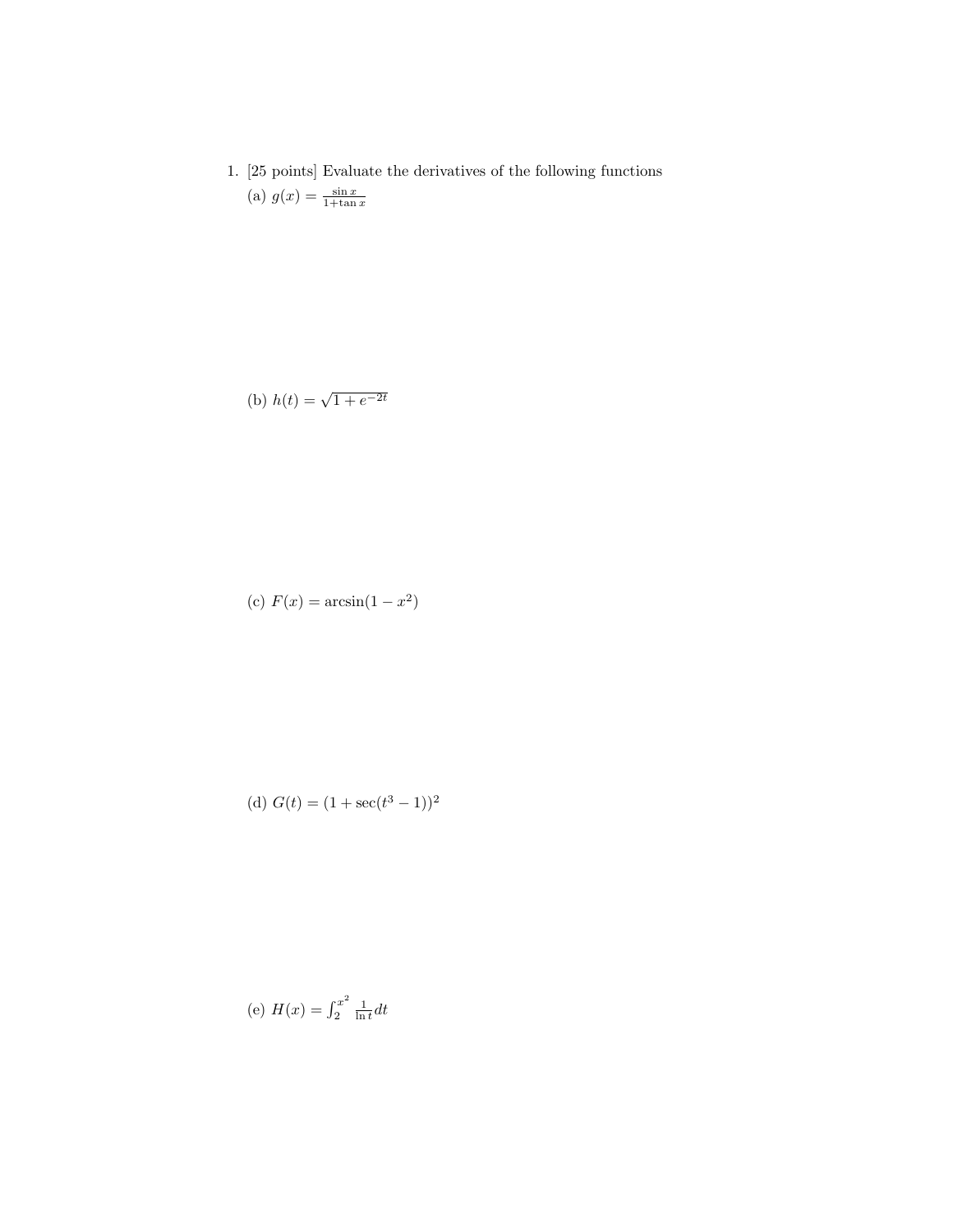2. [15 points] Evaluate the following limits, if they exist. (a)  $\lim_{x \to -2} \frac{x^3 + x^2 + 4}{x^2 + x - 2}$ 

(b)  $\lim_{x\to 0} (e^{2x} - 1) \cot x$ 

(c)  $\lim_{x \to \infty} (1 - \frac{2}{x})^{x+2}$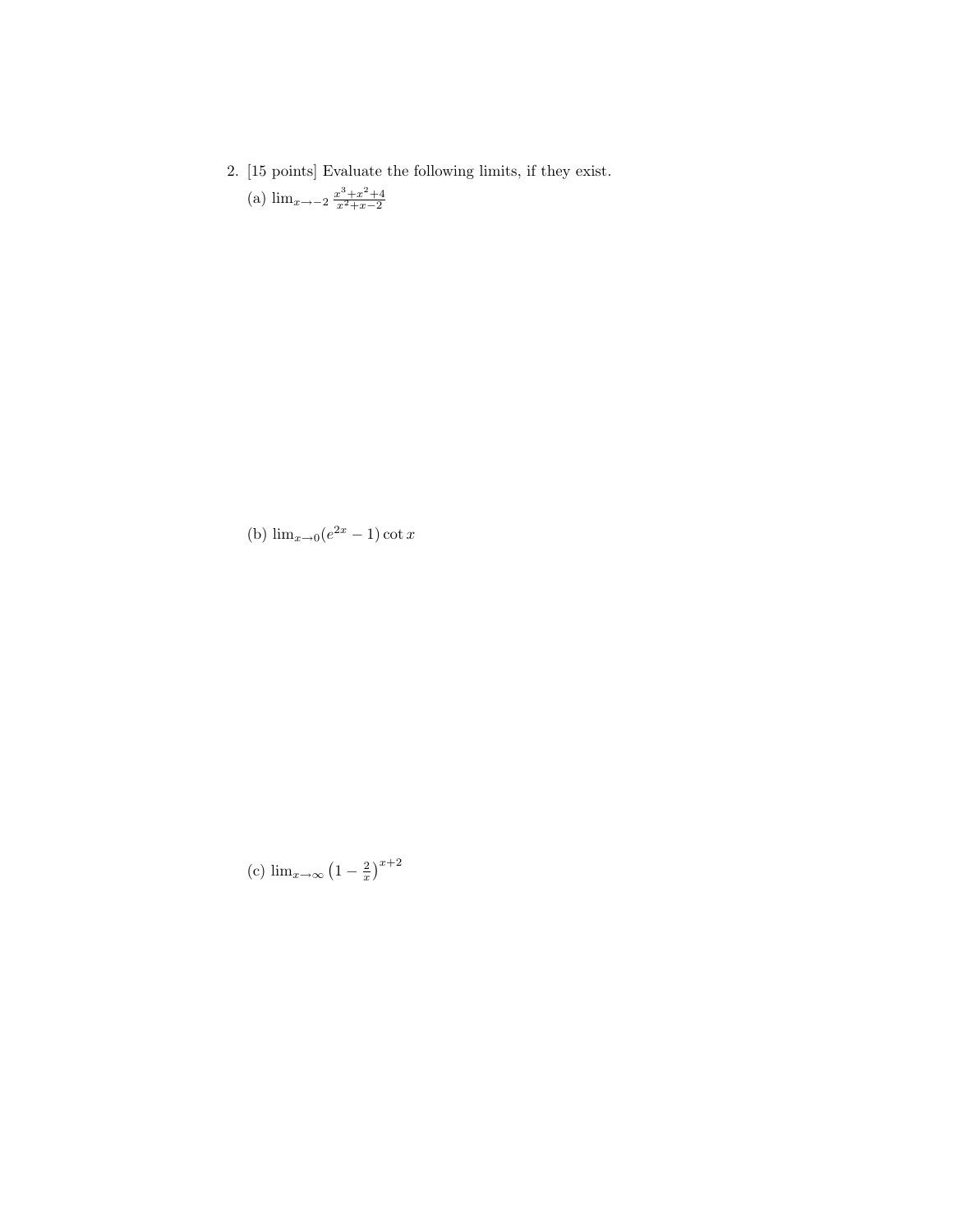3. [20 points] Evaluate the following integrals (a)  $\int 3xe^{x^2+1}dx$ 

(b)  $\int_0^\pi \frac{\sin x}{3-2\cos x} dx$ 

(c) 
$$
\int \frac{x^2}{1+x^6} dx
$$

(d)  $\int (1 + \tan x)^3 \sec^2 x dx$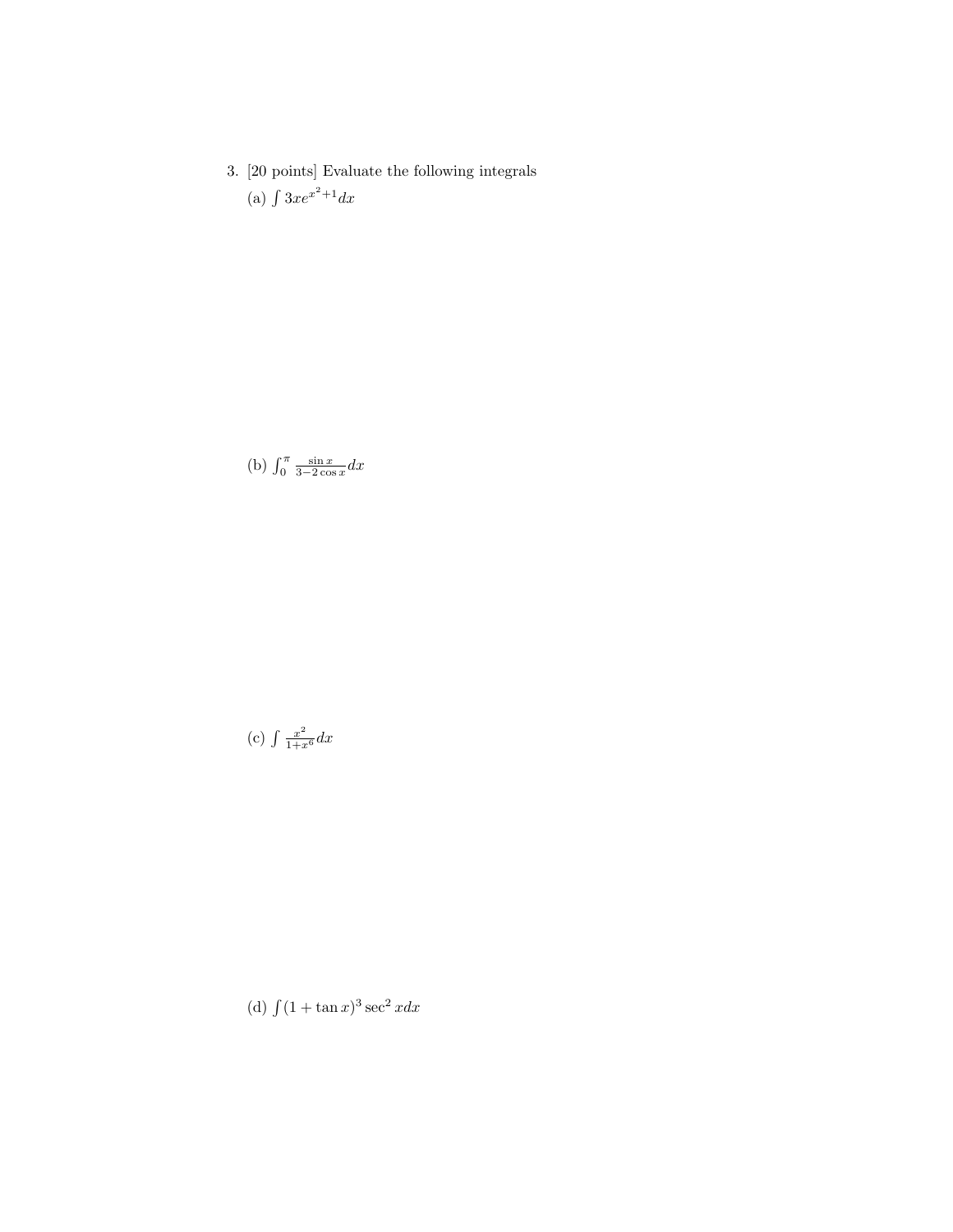4. [10 points] Find the area of the region in the plane bounded by the curves  $y = x - x^2$  and  $y = 2x - 2$ .

5. [10 points] Find the equation of the tangent line to the function  $y =$  $ln(1 + 2x)$  at  $x = 0$ .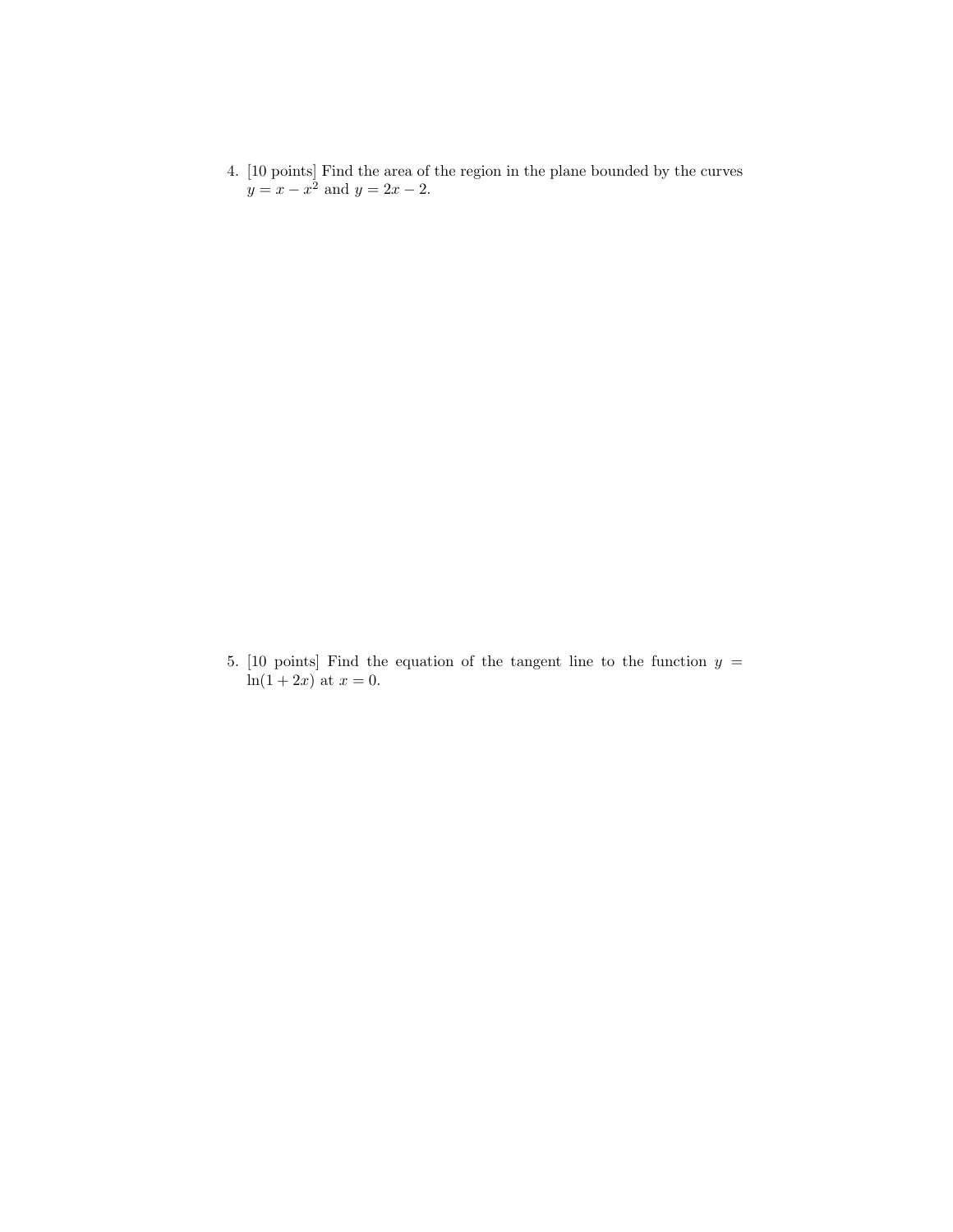6. [15 points] Let R be the region in the plane bounded by the curve  $y =$  $\sqrt{x}$  − 2, the line  $x = 9$  and the x-axis. Let S be the solid that results from revolving  $R$  about the x-axis. Express the volume of  $S$  as a definite integral in TWO ways, using the method of washers and the method of shells. Evaluate ONE of these two integrals (your choice).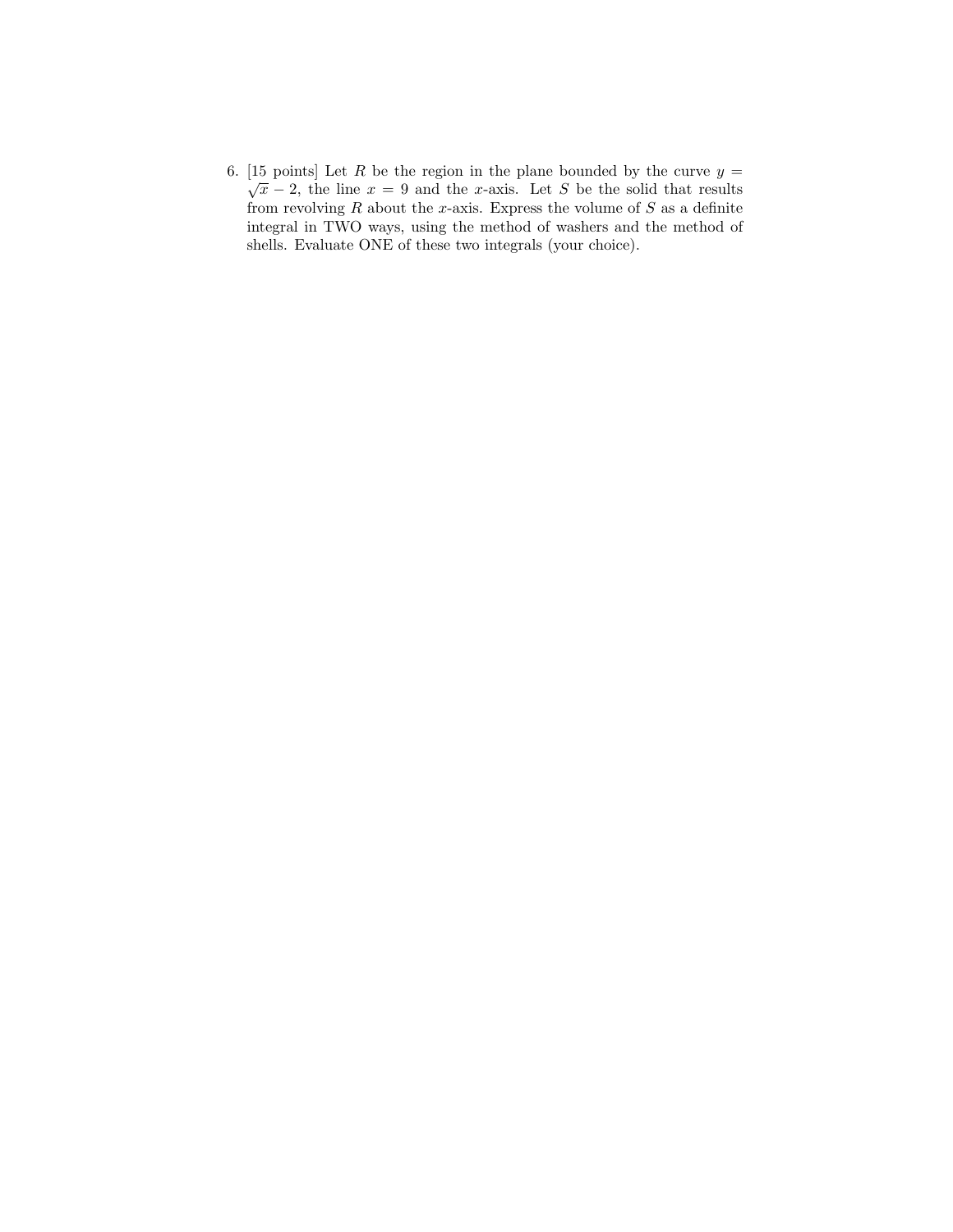7. [15 points] Consider the curve C given by  $y = (e^x + e^{-x})/2$  for  $0 \le x \le 2$ . (a) Find the length of the curve  $C$ .

(b) Express the area of the surface that results from revolving  $C$  about the y-axis as a definite integral, but do not attempt to evaluate the integral.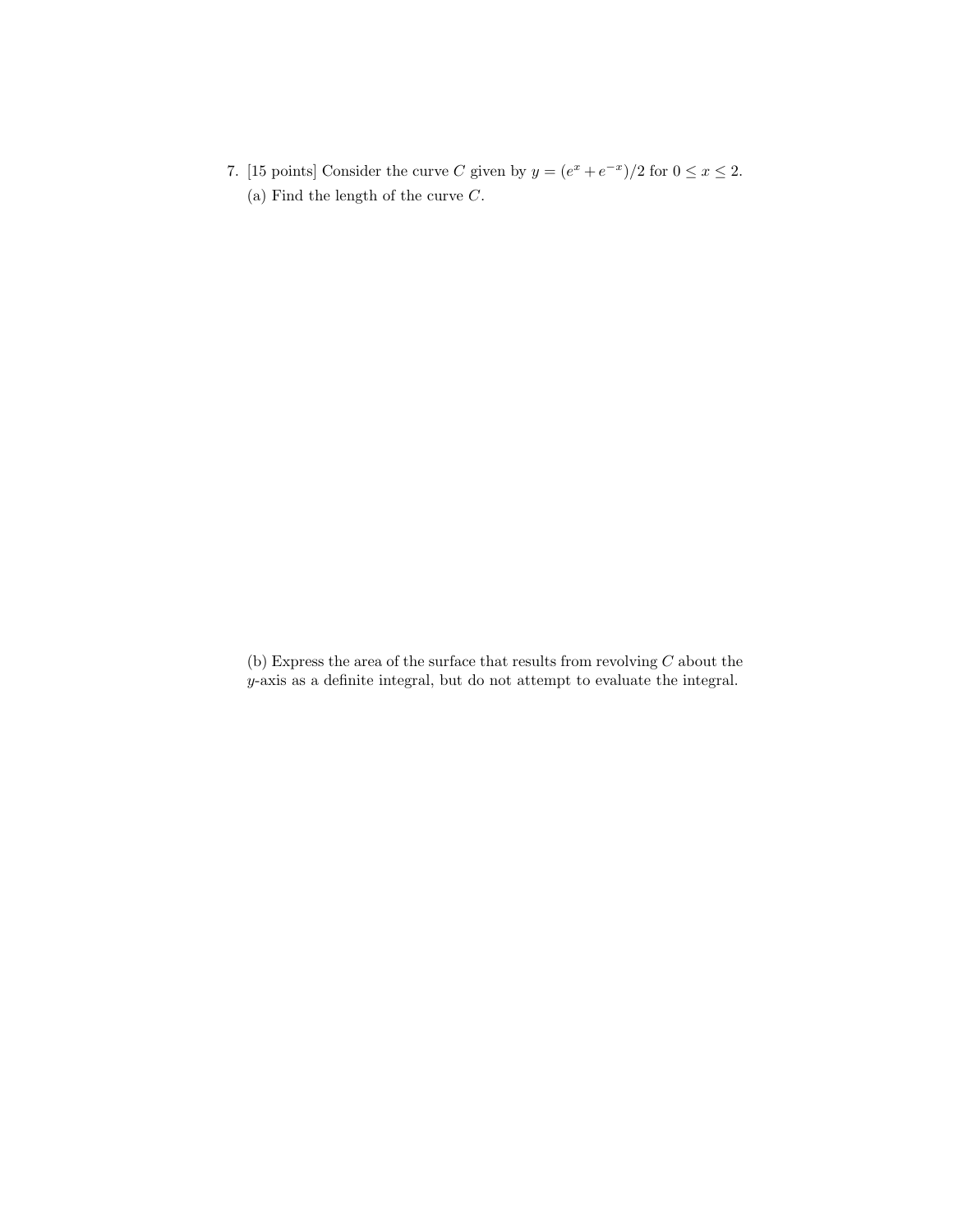8. [20 points] For the function  $f(x) = \frac{1}{5}x^5 + \frac{1}{4}x^4 - \frac{8}{3}x^3 - 6x^2$ , the first two derivatives are  $f'(x) = x^4 + x^3 - 8x^2 - 12x = x(x+2)^2(x-3)$  and  $f''(x) = 4x^3 + 3x^2 - 16x - 12 = (4x + 3)(x + 2)(x - 2)$ . YOU ARE NOT REQUIRED TO VERIFY THESE FORMULAS. For all other aspects of this problem you are required to justify your answer.

(a) Find the open intervals on which the function  $f$  is increasing and those on which it is decreasing.

(b) Find all critical points of  $f(x)$  and classify them as local maxima, local minima or neither.

(c) Find the intervals on which the function  $f$  is concave upward and concave downward.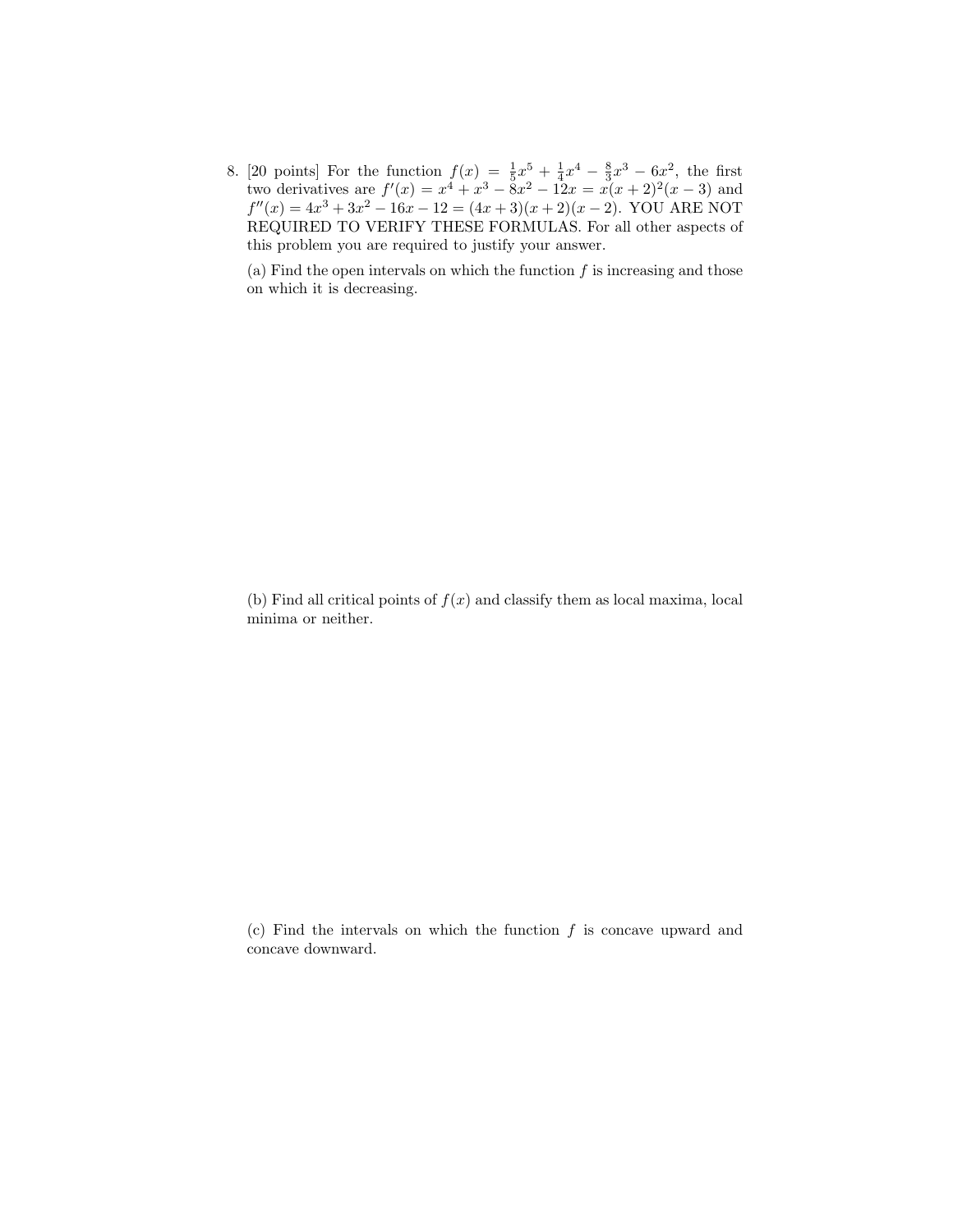9. [15 points] When salt is dissolved in water, the amount A of salt that remains undissolved after t minutes satisfies the differential equation  $\frac{dA}{dt}$  =  $-kA$ ,  $(k > 0)$ . If 25% dissolves after 2 minutes, how long does it take for half the salt to dissolve? NOTE: you do not have to simplify your final answer.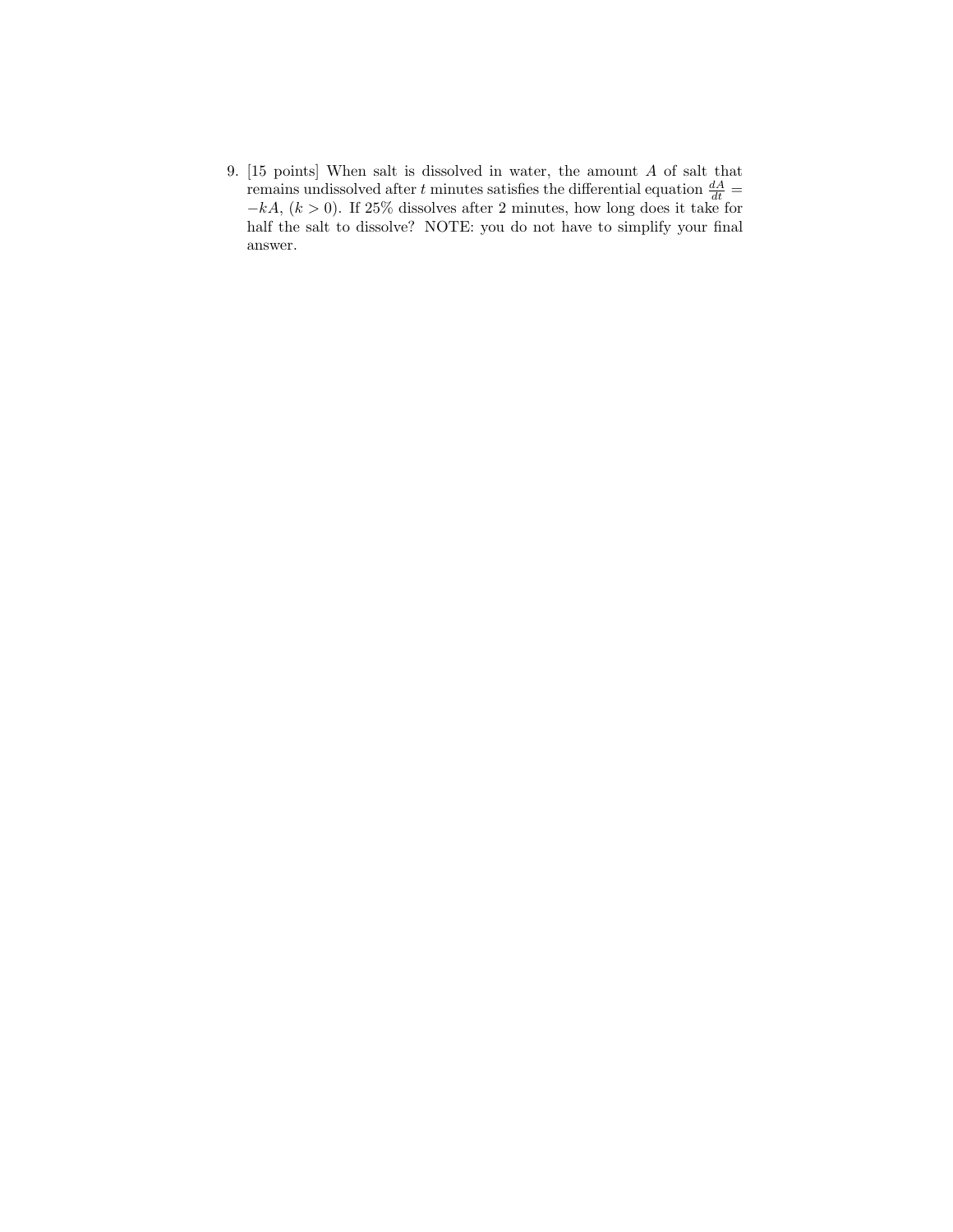10. [20 points] We wish to make an ice cream cone with a volume of  $18\pi$  in<sup>3</sup>. What dimensions give the minimum possible area? You must justify that your answer really is the global minimum. (The area of a cone of height  $h$  and radius  $r$  is  $A = \pi r \sqrt{r^2 + h^2}$  and the volume is  $V = \frac{1}{3} \pi r^2 h$ .)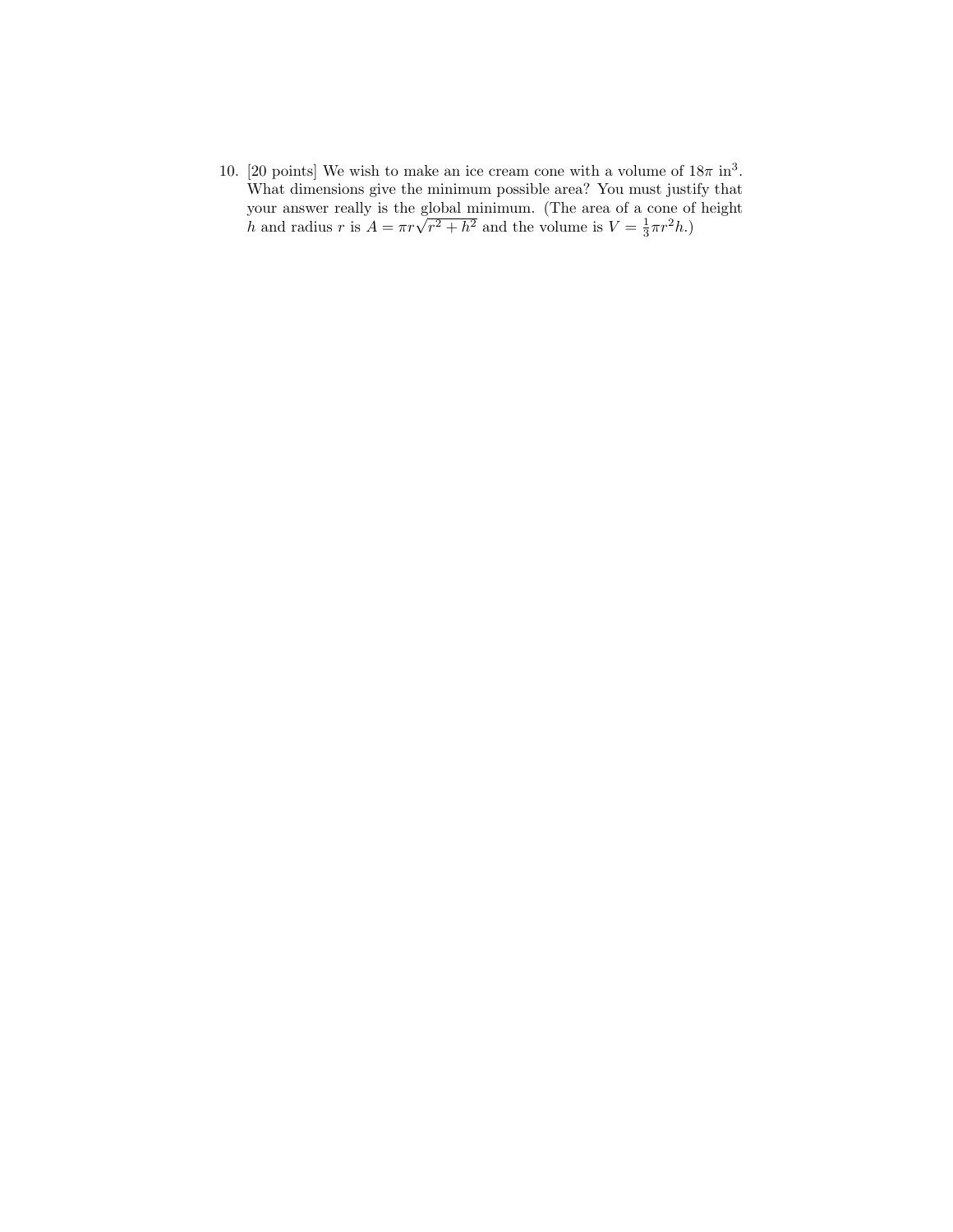11. [20 points] The volume of a cone is  $\frac{1}{3}\pi r^2 h$  where r is the radius and h is the height. Suppose the radius and height of a cone are changing with time. In particular the radius is increasing at a constant rate of 2 cm/s while the height is decreasing at a constant rate of 3 cm/s. When the radius is 4cm and the height is 6cm at what rate is the volume changing?